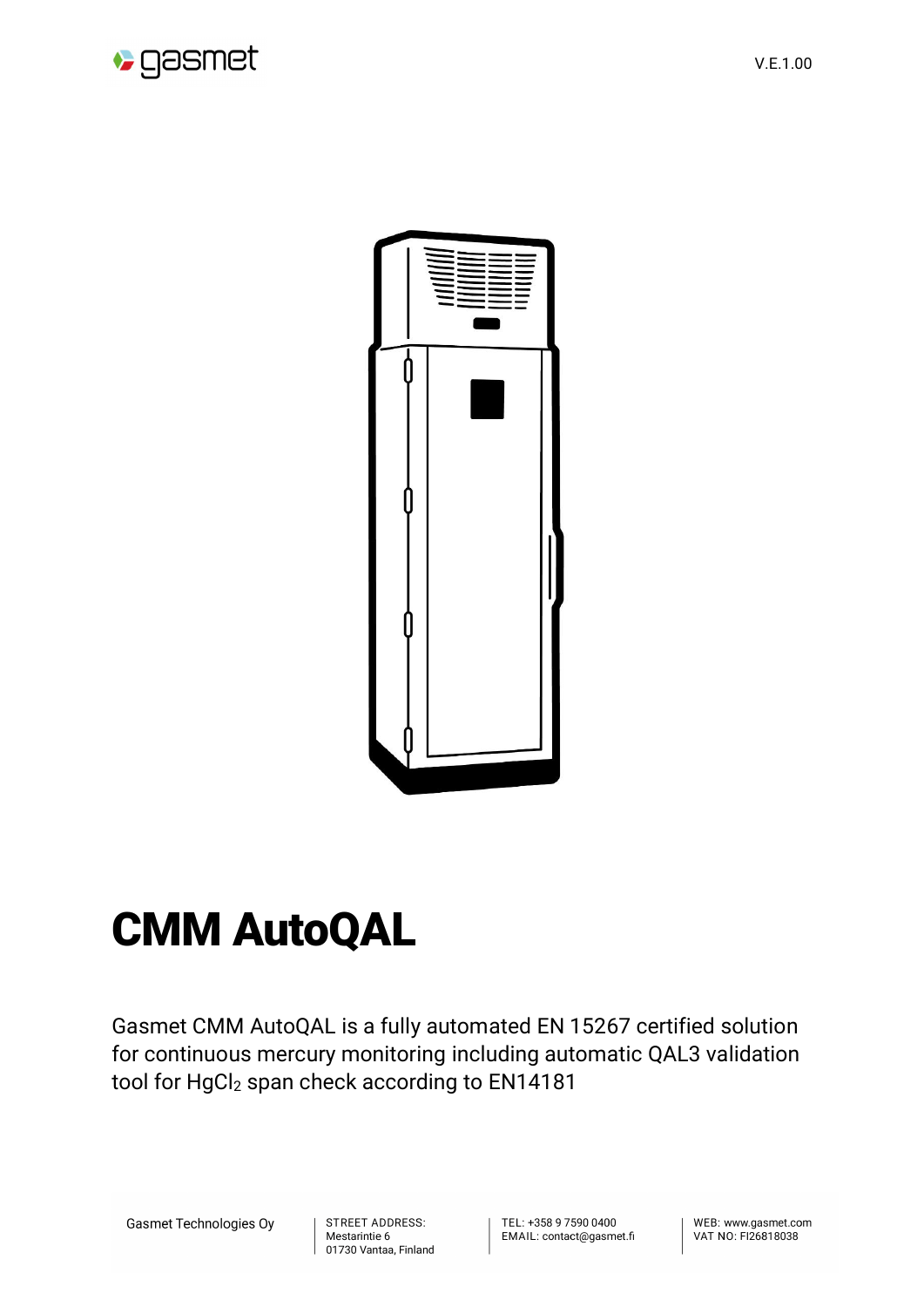

## **System specifications**

| <b>Measuring principle</b>             | Cold vapor atomic fluorescence (CVAF) with extractive filtration,<br>dilution and thermal conversation                                                                    |                                                                                                                                           |  |
|----------------------------------------|---------------------------------------------------------------------------------------------------------------------------------------------------------------------------|-------------------------------------------------------------------------------------------------------------------------------------------|--|
| <b>Measuring range</b>                 | Minimum certified range $0 - 5 \mu g/m3$<br>Maximum certified range 0 - 1000 µg/m <sup>3</sup>                                                                            |                                                                                                                                           |  |
| <b>Detection limit</b>                 | 0.02 µg/m <sup>3</sup> , total Hg with complete system                                                                                                                    |                                                                                                                                           |  |
| <b>Power supply</b>                    | Standard version:                                                                                                                                                         | 400 VAC, 3 x L+N+PE<br>3 x 16 A (2 - 14 m sample line)<br>3 x 32 A (15 - 30 m sample line)<br>Power consumption $\sim$ 8kW with 25 m line |  |
|                                        | US version:                                                                                                                                                               | 200 VAC, 3 x L+N+PE                                                                                                                       |  |
| <b>Response time</b>                   | Typically < 120 s                                                                                                                                                         |                                                                                                                                           |  |
| <b>Drift</b>                           | < 2 % of measuring range per 24 hours calibration interval (zero<br>point, span calibration and linearity)                                                                |                                                                                                                                           |  |
| <b>Sampling probe</b>                  | Heated probe with particle filter, flow monitoring and sample<br>dilution                                                                                                 |                                                                                                                                           |  |
| Test Gas Generator for Hg <sup>0</sup> | Vapor generation from saturated source and dilution<br>Zero-point calibration interval: 24 hours (adjustable)<br>$Hg0$ -span calibration interval: 24 hours (adjustable)  |                                                                                                                                           |  |
| <b>QAL3 validation tool</b>            | Automatic HgCl <sub>2</sub> test gas generator.<br>Validation interval 4 weeks.                                                                                           |                                                                                                                                           |  |
| <b>Heated sample line length</b>       | Standard 230 V version:<br>US 115 V version:                                                                                                                              | 2 - 35 m (according to site)<br>2 - 14 m (according to site)                                                                              |  |
| Input signals                          | External standby control                                                                                                                                                  |                                                                                                                                           |  |
| <b>Output signals</b>                  | 5 device status contacts: System alarm, service request,<br>maintenance status, result valid and concentration alarm<br>4 analog signals (4 - 20 mA) for measurement data |                                                                                                                                           |  |
| <b>Enclosure</b>                       | Dimensions (H x W x D):<br>Control unit<br><b>Material:</b><br>IP class:                                                                                                  | 212 x 61 x 70 cm (cooling unit on top)<br>Bake painted steel<br><b>IP54</b>                                                               |  |
| Weight                                 | Sampling probe                                                                                                                                                            | approximately 27 kg                                                                                                                       |  |
|                                        | Cabinet                                                                                                                                                                   | approximately 230 kg                                                                                                                      |  |